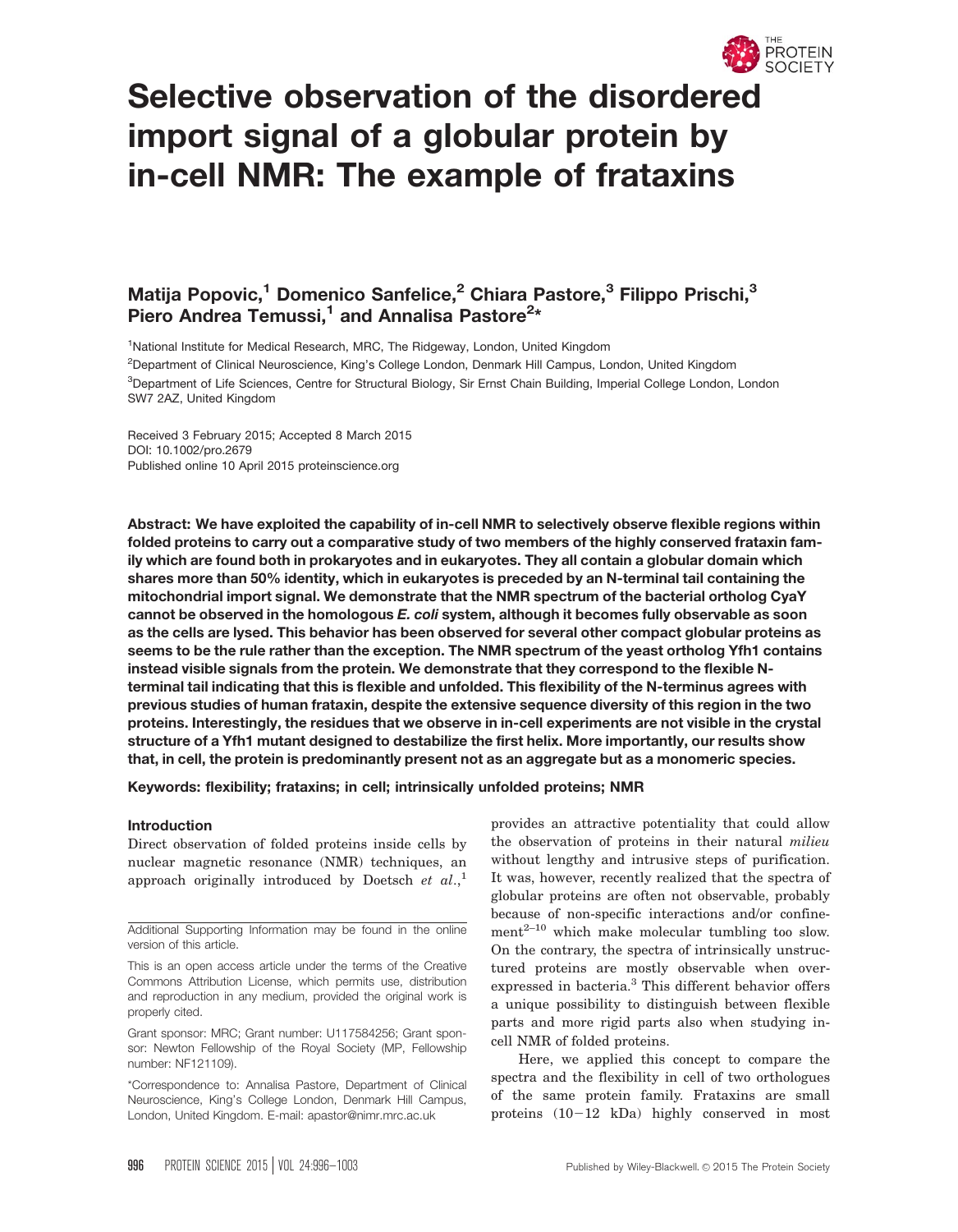organisms from bacteria to humans. $11,12$  They are essential components of the cell, taking part in iron sulphur cluster biogenesis through interactions with the Nfs1/Isu complex (or IscS/IscU in prokaryotes) that is central to this machinery.13 In prokaryotes, the structure of frataxin (called CyaY in bacteria) consists of a compact globular domain  $(100-120)$  amino acid in length) with a  $\alpha\beta$  fold, which is common to all species (pdb code  $1$ ew4).<sup>14–16</sup> In eukaryotes, frataxins are produced in the cytoplasm and successively imported in the mitochondria.<sup>17,18</sup> The conserved globular domain is thus preceded by an N-terminal tail that is specific to eukaryotes and is responsible for mitochondrial import (pdb code 2fql).19,20 A detailed study has suggested that in vitro the import signal of human frataxin overexpressed in  $E$ . coli is, as most mitochondrial import signals, intrinsically unfolded.<sup>12</sup> However, evidence from the yeast ortholog (Yfh1) suggests a role for the import signal in the formation of spheroidal assemblies that have been suggested to ligate iron and keep it in a functionally available form. $21,22$  A crystal structure of a Yfh1 mutant in which Y73 was mutated to A73, supports this hypothesis in that it shows a trimer, that is the minimal component of the assembly.23 The trimer protomers pack against each other in such a way that their N-terminal region plays a crucial role in the stabilization of the trimer. The residual small helix located on the N-terminal part after the Y73A mutation has made the whole Nterminal more flexible, packs against the  $\beta$  sheet of the adjacent protomer. Formation of these assemblies seems to be modulated by the presence of oxygen as in strictly anaerobic conditions no assembly is observed.

To understand better the dynamical properties of frataxins we resorted to in cell NMR in the hope of observing frataxins from different species directly in cell. Here, we report a comparative study that helps to clarify the role of the N-terminal part and provide an example of the power of this technique when correctly tailored to the scientific question.

# Materials and Methods

# Sample preparation and optimization of the in-cell protocol

The two frataxin orthologues, cloned in pET21a vectors, were transformed in BL21(DE3) E. coli cells and selected for transformation in ampicillin plates, according to previously published protocols.<sup>16,24</sup> CyaY comprised the full-length 106 amino acid protein sequence, whereas the Yfh1 construct contained residues  $52-174$  which corresponds to the mature form of Yfh1.<sup>19</sup> Val52 was mutated to a methionine for molecular biology purposes. Single colonies were grown overnight at 37-C in 3 mL of Luria Broth medium and 2 mL of the overnight cultures were used to inoculate 100 mL of fresh medium. Different values of optical density between 0.6 and 1.0 were tried before deciding that a value of 0.8 was the best for all preparations. When the cells reached the desired optical density, they were harvested by centrifugation at 3580 g for 15 min at room temperature. The pellet was then resuspended in 100 mL of <sup>15</sup>N enriched minimal medium, incubated in a rotary shaker at 37°C for 10 min and induced with IPTG  $(0.5 \text{ m})$ . These conditions were the result of exploratory work using IPTG concentrations in the range  $0.02-1$  mM and adaptation times in the range  $10-30$  min. The cells were harvested by centrifugation at 5000 rpm for 15 min after induction times varying from 1 h to 4 h. It can be appreciated (Fig. S1 Supporting Information) that there is a substantial gain in doubling the induction time from 1 h to 2 h. Longer times afforded no appreciable advantage. Shorter induction times proved systematically better. Following induction, the cells were washed once with 25 mL of the M9 solution, centrifuging for 15 min at 3850 g at room temperature. The final pellet was resuspended in 500  $\mu$ L of M9 medium mixed with 50  $\mu$ L of D<sub>2</sub>O, before transferring it into standard 5 mm NMR tubes using a Pasteur pipette and used immediately for NMR experiments.

To exclude the possibility that the NMR spectra stem from leakage to the supernatant, for each experiment we run spectra of the supernatant of the in-cell NMR samples and checked the actual content of harvested cells by lysing them by sonication. The in-cell NMR samples were spun at 10,000g for 5 min at room temperature and the supernatant used for the leakage control measurement. The pellet was resuspended as before in 500  $\mu$ L of M9 medium mixed with 50  $\mu$ L D2O and sonicated on ice for 3 min using a Branson sonifier 250 (duty cycle 40%, output power at level 5). The lysate was further centrifuged at 15,000g for 20 min at room temperature and its supernatant placed in the NMR tube. When specified, strict anaerobic conditions were obtained by lysing the cells in an anaerobic chamber (Belle Technology) under nitrogen and transferring the lysate to an NMR tube (5 mm internal diameter) closed with a rubber septum. In this case, cells were lysed by 10 freeze-thawing cycles on dry-ice. The pellet was resuspended in the anaerobic chamber using degassed lysis buffer  $(450 \mu L)$  of M9 medium mixed with 50  $\mu$ L D<sub>2</sub>O) supplemented with lysozyme and DNAseI (Roche) to reach the final concentrations of 1 mg/mL and 1  $\mu$ g/mL, respectively.

# NMR experiments

HSQC and SOFAST experiments were typically recorded at  $25-27$ °C and 600 MHz making sure that data collection would not exceed  $10-15$  min (but typically time was much shorter) to avoid cell lysis. Data processing was performed in Biopack (with linear prediction in the  $15N$  dimension) and NMRPipe.<sup>25</sup> The spectra were analyzed using CCPN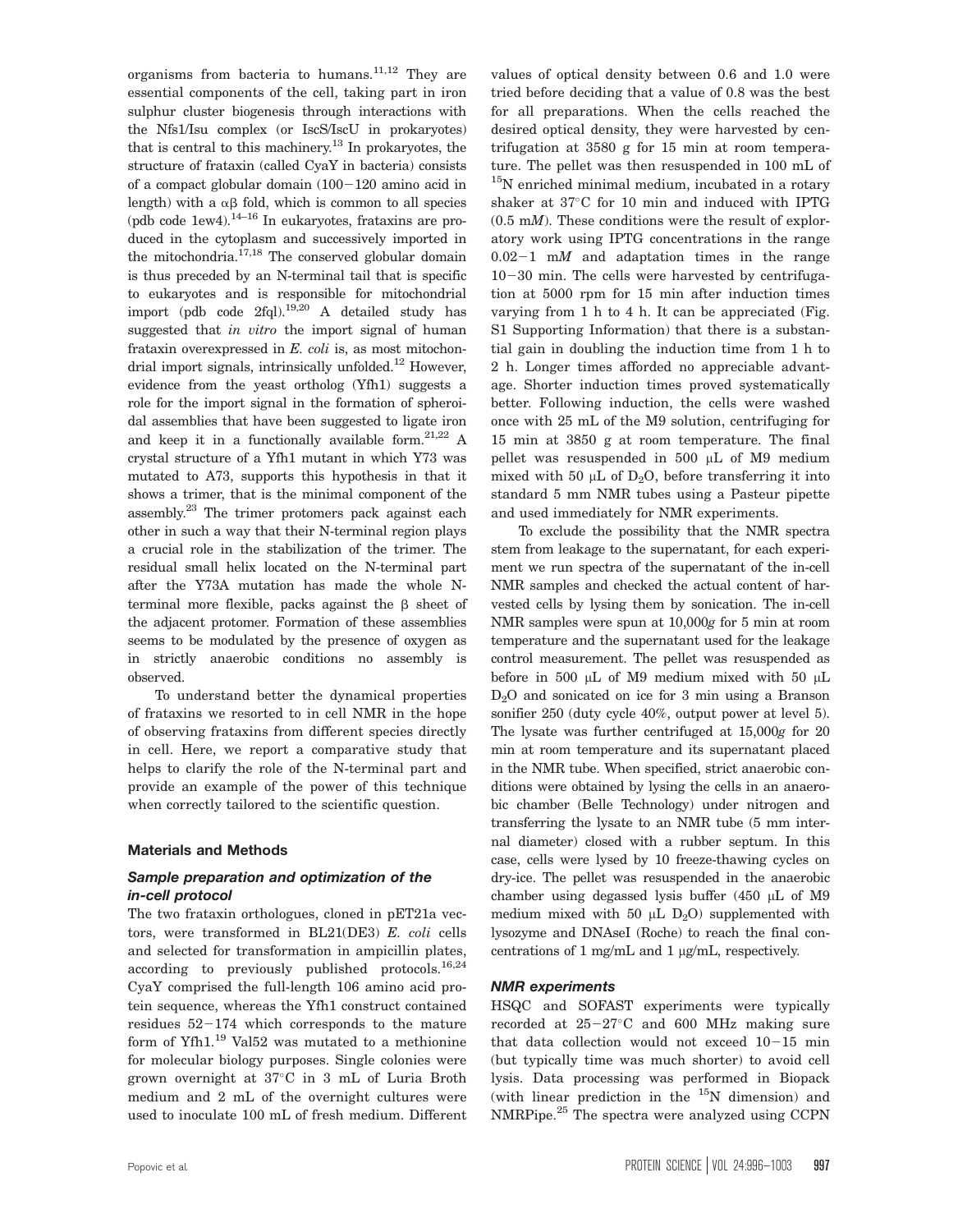

Figure 1. <sup>15</sup>N HSQC NMR spectra of CyaY in cell and in the lysate. A: Spectrum of whole cells suspension after induction of the protein. B: Superposition of spectra of whole cells suspension with and without protein induction. C: Spectrum of lysed cells after induction of the protein. D: Spectrum of the purified protein. All spectra were recorded at 600 MHz and 25-C. Comparable counter plot levels were used for all spectra.

software.<sup>26</sup> To avoid leakage, careful sample handling was required to prepare the cell slurry. $27$ 

A standard NOESY experiment was carried out on purified Yfh1 using a mixing time of 100 ms.  $^{15}$ N  ${\rm T_1},~^{15}{\rm N}$   ${\rm T_2}$  and heteronuclear  $^{15}{\rm N\text{-}l^1H}$ ] NOE data at 25-C and 600 MHz on the Yfh1 lysate were measured at 600 MHz using standard pulse sequences. Overlapping resonances were not included in the analysis. An estimate of the overall rotational correlation time  $\tau_c$ was obtained from the trimmed average  $T_1/T_2$  ratio, i.e., excluding residues with  $T_1/T_2$  values greater than one standard deviation from the mean.<sup>28</sup>

#### **Results**

#### CyaY is undetectable by in-cell NMR

When we overexpressed CyaY, the bacterial ortholog of frataxin, in E. coli the in-cell spectrum resulted not visible: the spectrum [Fig.  $1(A)$ ] contains very few peaks and these resonances are present also in the spectrum of the noninduced sample [Fig. 1(B)]. The spectrum is certainly that of a protein in cell because controls carried out by spinning down the cells and recording the spectrum of the supernatant did not show any protein signal (data not shown). The three most intense peaks have been recognized to belong to a metabolite and must thus be consid-

ered background.<sup>29</sup> Conversely, when the induced cells were lysed by sonication, the spectrum reappeared in full  $[Fig, 1(C)]$ , with features that are similar to the spectrum of the purified protein [Fig. 1(D)]. This behavior has been ascribed to weak interactions with other cellular components or to the effect of confinement that restricts the protein tumbling inside the cell. $2-9$  A difference between the two spectra is the presence of more peaks in the in-cell spectrum probably due to some degradation which we could reduce using blander lysis conditions but not eliminate. There are also noticeable variations of chemical shifts which are likely due to the different composition of the medium which is expected to have a strong influence particularly for members of the frataxin family since these proteins are able to bind several cations.<sup>16,30</sup> Finally, the in-cell spectrum is overall more broadened as compared to the spectrum of the purified protein as expected for a protein in a more viscous medium.

#### The N-terminal tail of yeast Yfh1 is flexible

We observed a similar scenario in the spectrum of Yfh1 but, in addition to the peaks of the metabolite, there are about nine clearly identifiable resonances that are absent in the noninduced control and that have thus to arise from the protein [Fig. 2(A,B)]. A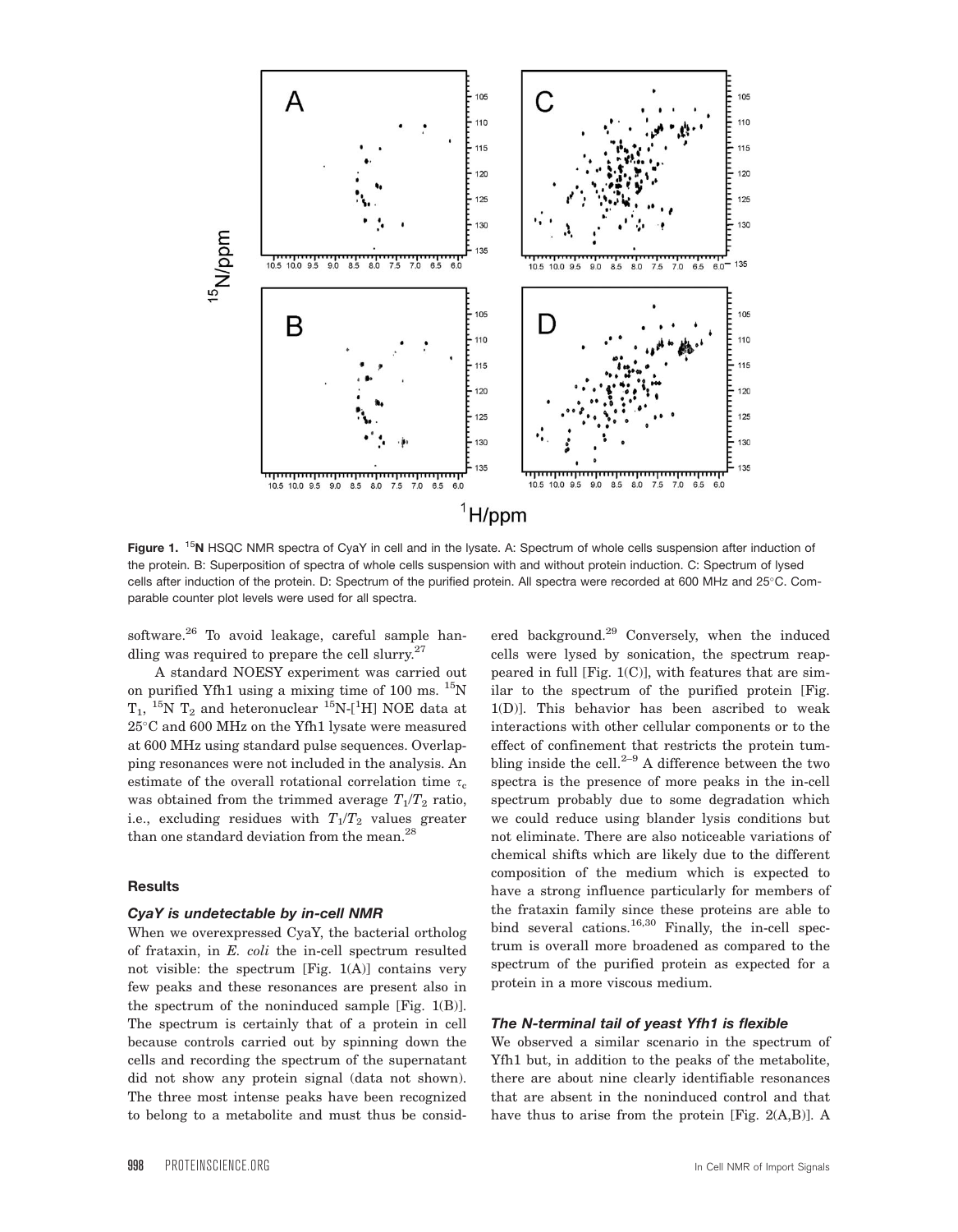

Figure 2. Comparison of the <sup>15</sup>N HSQC NMR spectra of cells expressing Yfh1. A: Spectrum of whole cells suspension without protein induction. B: Spectrum of whole cells suspension after induction of the protein. C: Difference spectrum. Visible protein peaks originating from the N-terminal are shown in black. Gray peaks correspond to two very intense background resonances of panel A. The spectra were recorded at 600 MHz and 25°C.

control carried out by spinning down the cells and recording the spectrum of the supernatant did not show any protein signal (Fig. S2 Supporting Information). The difference spectrum shows that it is possible to eliminate nonrelevant background signals to isolate the peaks belonging to the Nterminus [Fig.  $2(C)$ ]. The remaining peaks can be assigned to residues from E53 to V61 of Yfh1 which belong to the unstructured N-terminal tail that is the remaining part of the mitochondrial import signal. Selective observation of the Yfh1 spectrum is in full agreement with the recent suggestion that incell NMR is easier for intrinsically unstructured chains that, being flexible, remain visible also in the milieu of the E. coli cytosol<sup>3</sup>. Interestingly, these residues could not be observed in the crystal structure of a mutant because they are part of the trimer interface. $^{23}$  Also in this case, the spectrum was fully recovered after cell lysis [Fig. 3(A)], showing some broadening which becomes less pronounced after spinning down membranes and other cell components [Fig. 3(B)]. The spectrum is similar to that of the purified protein [Fig. 3(C)] except for some shifts and some additional resonances presumably due to the process of cell lysis. Peaks coincident with those of Figure 2(C) (from E53 to V61) are colored in red.

These results tell us that the N-terminus of Yfh1 is highly flexible and has dynamics different from the attached globular domain.

# Ordering starts around V61 of Yfh1

To assess further the state of fold of the N-terminus, we acted on the lysate in which the spectrum of Yfh1 is visible and plotted the chemical shift indexes [Fig. 4(A)]. Using the assignment recently obtained, $^{24}$  the first 10 residues have low chemical shift indexes although not completely null. The chemical shifts of the corresponding in-cell resonances are indistinguishable from these values indicating that the residues must have the same secondary structure in cell and in the lysate (Fig. 3).

We also analyzed a 3D <sup>15</sup>N NOESY to test the presence of NOEs between the N-terminus and the globular domain according to what would be



Figure 3. Comparison of the <sup>15</sup>N HSQC NMR spectra of cells expressing Yfh1. A: NMR spectrum of Yfh1 cell lysate (1min sonication). B: NMR spectrum of Yfh1 cell lysate of harvested cells after spinning down membranes and other cell components. C: NMR spectrum of Yfh1 after purification. N-terminal peaks coincident with those of Figure 2(C) are colored in red.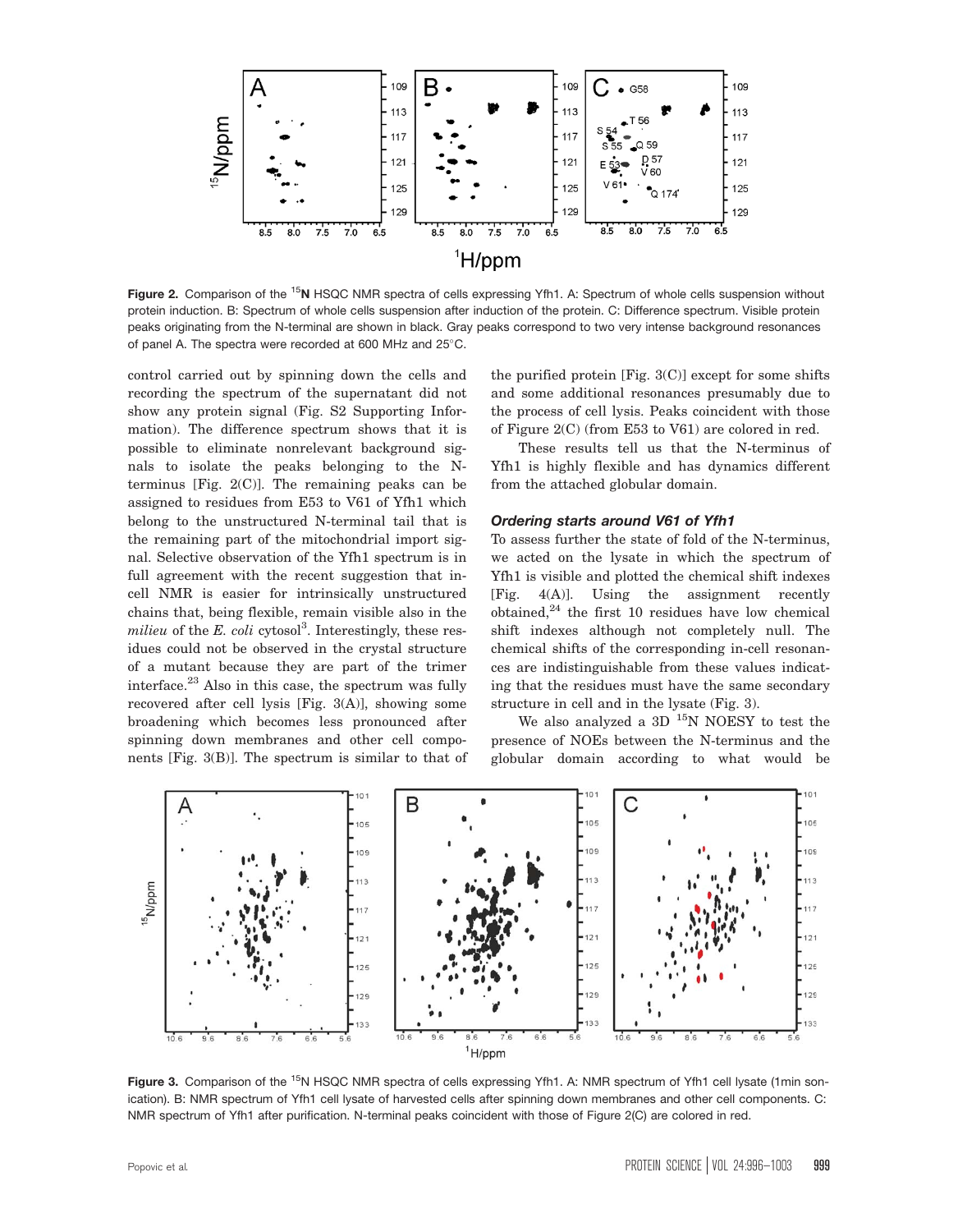

Figure 4. NMR structure and chemical shift analysis of Yfh1. A: NMR bundle of 20 structures (pdb id 2ga5). B: Mean structure of the 20 structures of Figure 4(B), represented as ribbon. The side chain of residue P62 is marked by an asterisk. Molecular models were generated by MOLMOL.<sup>40</sup> C: Chemical shift indexes of Yfh1. The N-terminal region values are close to zero, as expected for a disordered segment. The bar corresponding to P62 is indicated in black. The secondary structure is indicated below using cylinders for helices and arrows for sheets.

expected from an NMR structure (2ga5). We found no NOEs in the N-terminus other than those due to the primary structure up to residue N63. The amide of N63 forms a sequential NOE with the following amide (E64) suggesting the presence of a bending or a local turn [Fig. S3 and 4(B)]. These observations suggest the presence of local structure at this residue in an otherwise unstructured region.

# In cell, Yfh1 is predominantly a low molecular weight species

Yfh1 has been suggested to form iron-promoted aggregates, $^{21}$  raising the possibility that the absence of an in-cell spectrum could be explained by selfaggregation. We approached this hypothesis in different ways. We measured the relaxation rates to get a more quantitative idea about the difference of tumbling time of the protein when purified and in the lysate (Fig. 5). NMR relaxation measurements  $(T_1,$  $T_{2}$ , and hetero-nuclear  $^{15}$ N-[<sup>1</sup>H] NOE values) were recorded at  $25^{\circ}$ C and 600 MHz on a  $^{15}$ N uniformly labeled sample of Yfh1 to provide a measure of the local degree of flexibility. We observed a correlation time of 16.3 ms. This value corresponds approximately to a protein of about 24 kDa that is almost the value expected for a isotropically tumbling dimer of Yfh1 (the monomer is  $13 \text{ kDa}$ ).<sup>31</sup> For comparison, the



Figure 5. NMR relaxation parameters of Yfh1 in cell suspension as measured at 600 MHz and 25°C on a uniformly  $^{15}$ Nlabeled sample of Yfh1 at 0.3 mM concentration. (A)  $T_1$  values (s), (B)  $T_2$  values (s), and (C) <sup>15</sup>N-[1H] heteronuclear NOE. The secondary structure is indicated below using cylinders for helices and arrows for sheets.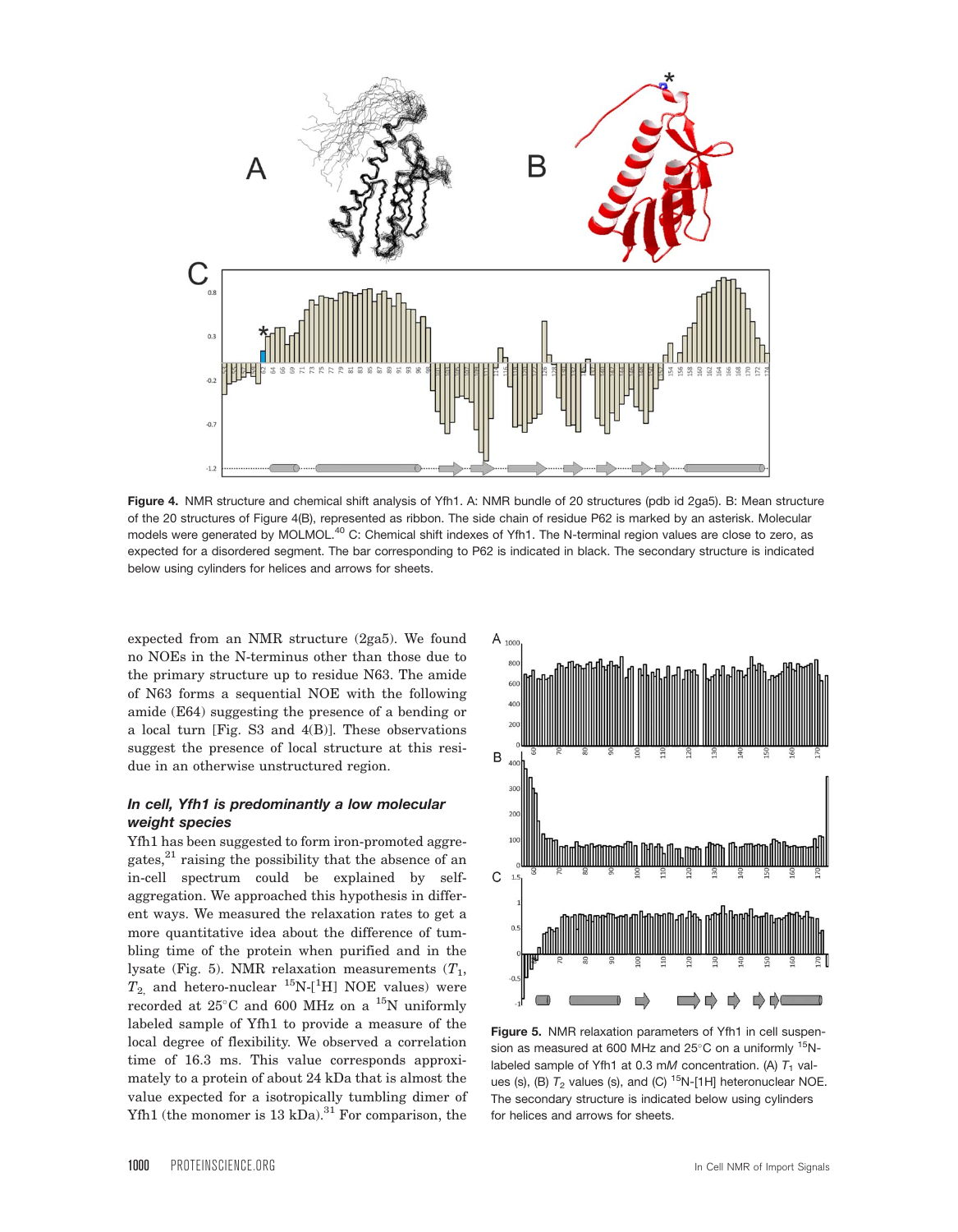correlation time calculated for CyaY in the lysate is 11.5 ms which corresponds to a protein of about 17.6 kDa as compared with the expected value of 11 kDa. Increased values in cell are expected because of the crowded environment. Additionally, while CyaY is globular and roughly isotropic, Yfh1 contains an unfolded tail which greatly increases the anisotropy of the protein. It was previously demonstrated that an unstructured tag of 11 residues increases of about 30% the correlation time of the titin domain I27.32 Our results thus exclude the formation of appreciable quantities of large aggregates since the observed values would barely account for a dimer. They could reflect a mixture between low and high molecular weight species in which, however, the formers would be largely predominant.

Finally, we reasoned that, because the aggregates of Yfh1 are known to be destabilized by aerobic conditions,  $33,34$  they could be artificially disrupted in our assays. We thus measured the dynamical properties of the lysate breaking the cells under strict anaerobic conditions. The appearance of the spectrum and the line widths were indistinguishable from those obtained under aerobic conditions (data not shown). These results bring no support to the concept of ferritin-like aggregates at least in bacterial cells.

# **Discussion**

The initial impression from the first results of in-cell  $NMR<sup>1</sup>$  was that it could be the ultimate solution to many of the problems of structural biology. In principle, it would allow structure determination of proteins in solution directly in cell, bypassing lengthy, invasive and possibly troublesome purification steps and, even more important, allowing the study of biological macromolecules directly in their cellular environment. The first, and so far only, protein structure determined inside a cell was that of TTHA1718, a signal protein from a thermophile organism.<sup>35</sup> A few investigations did find differences, albeit small, between in vitro and in-cell NMR parameters. Serber et al.<sup>1</sup> observed that the chemical shifts and relaxation rates of residues in the metal-binding loop of NmerA are slightly different from the corresponding ones of the in vitro state, suggesting possible biologically relevant variations in local conformation and dynamics. Hubbard  $et$   $al$ .<sup>36</sup> showed that in the case of CheY, a signaling protein, the mode of binding of a small molecular-weight compound was similar in vivo and in vitro. Burz et al.<sup>37</sup> proposed a general use of in-cell NMR to map structural changes that accompany protein-protein interactions (STINT-NMR). Unfortunately, these aspects could be confirmed only in a few ad hoc cases. It has soon become clear that the behavior of the protein at the center of the study of Serber et  $al$ <sup>1</sup>, namely NmerA, was an exception rather than the rule. Most folded proteins,

when overexpressed in bacteria, do not show an NMR spectrum. However, it was also noticed that intrinsically disordered proteins are invariably observable when overexpressed in bacteria. In a comparative study, Li  $et$   $al.^3$  concluded that it is easier to detect in-cell signals from disordered proteins than those originating from folded proteins and that this difference could be exploited, in principle, to distinguish between flexible parts and more rigid parts also when studying in-cell NMR of folded proteins.

Here, we have shown how we can exploit this behavior to selectively observe only specific disordered regions of proteins otherwise well ordered, and identify their flexibility. We have studied in parallel two members of the frataxin family and shown that the spectrum of the evolutionary conserved folded domain which corresponds to the full-length protein in prokaryotes is not observable in cell. Conversely, resonances from the N-terminus of the yeast ortholog which contains the mitochondrial signal can be selectively observed demonstrating that this region is unfolded and flexible. This result is interesting for various reasons. It agrees with previous studies on human frataxin which has a similar behavior despite the extensive sequence diversity of this region in the two proteins. $^{13}$  In a solution structure (2ga5), the N-terminus consistently bends back by about  $180^\circ$  in all the structures of the NMR bundle and packs against the conserved globular domain.<sup>38</sup> This is at variance with what we observed in the NMR spectra: the flexibility of this region is clearly supported by the relaxation parameters and by the chemical shift indices. We were also unable to identify NOEs between the N-terminal tail and helix 1 as it would be expected from the 2ga5 structure (for instance between residues Q59, E64, and E71). We can thus conclude that the N-terminus of Yfh1 is flexible and unstructured at least up to residue P62.

Another interesting outcome from our work is that our results do not support the suggestion that in-cell Yfh1 is present as an iron-induced aggregate, $21$  at least in prokaryotic cells. Even if it could be suggested that the reason why we do not observe the in-cell spectrum is the formation of such aggregates, our data do not support the presence of appreciable quantities of high molecular weight species which, if present at all, must provide only a minor contribution. The correlation time observed in the lysate is consistent with the presence of predominantly monomeric or low molecular weight species, resolving the debate on whether frataxins work as large ferritin-like aggregates. $21$  The formation of iron-induced aggregates in the cytosol is anyway unlikely because iron-promoted aggregation was mostly observed under very low ionic strengths which are very distant from the in-cell conditions.<sup>33</sup> Interestingly, the residues that we detected in-cell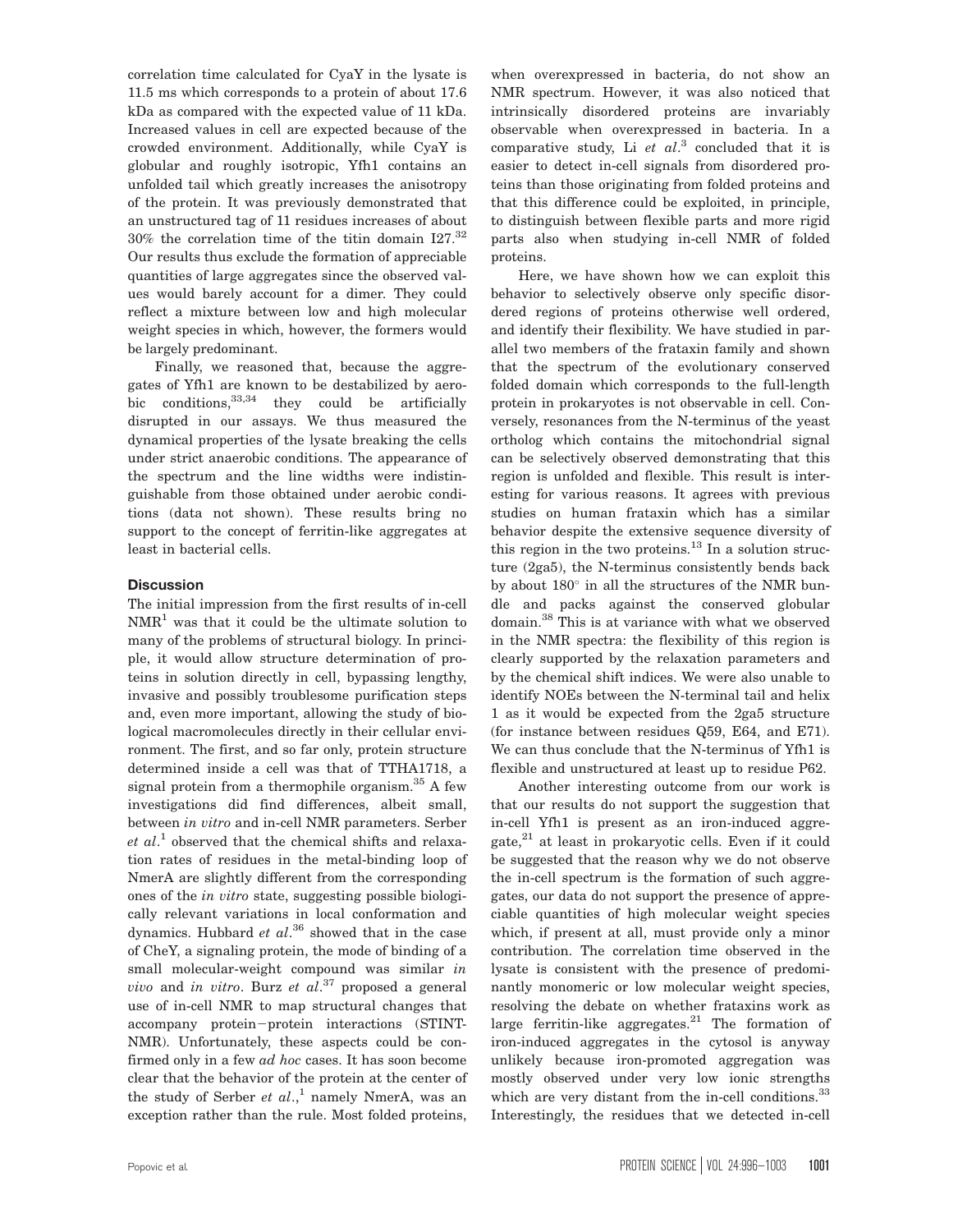are not visible in the crystal structure of a Yfh1 mutant (pdb id 2fql) designed to destabilize the first helix by mutating  $Y73$  into an alanine.<sup>23</sup> As a result, helix 1 in this structure is one turn shorter than what is observed in other orthologs $^{14}$  or expected on the basis of the chemical shift indices. This region is instead expected to form a short  $3_{10}$  helix in the wild-type.39

In conclusion, we have discussed an interesting application of in-cell NMR in which we have exploited to our advantage the selective observation in-cell of flexible regions of a protein to gain precious information about protein dynamics. This approach can nicely complement the more traditional relaxation data being more rapid and direct, since it does not require purification and long measurement times. Along these lines, in-cell NMR may be exploited in the future to study other interesting and challenging systems.

#### Acknowledgments

The authors wish to thank the MRC NMR Centre for technical support.

#### **References**

- 1. Serber Z, Ledwidge R, Miller SM, Dötsch V (2001) Evaluation of parameters critical to observing proteins inside living Escherichia coli by in-cell NMR spectroscopy. J Am Chem Soc 123:8895–8901.
- 2. Reardon PN, Spicer LD (2005) Multidimensional NMR spectroscopy for protein characterization and assignment inside cells. J Am Chem Soc 127:10848–10849.
- 3. Li C, Charlton LM, Lakkavaram A, Seagle C, Wang G, Young GB, Macdonald JM, Pielak GJ (2008) Differential dynamical effects of macromolecular crowding on an intrinsically disordered protein and a globular protein: implications for in-cell NMR spectroscopy. J Am Chem Soc 130:6310–6311.
- 4. Wang Y, Li C, Pielak GJ (2010) Effects of proteins on protein diffusion. J Am Chem Soc 132:9392–9397.
- 5. Barnes CO, Monteith WB, Pielak GJ (2011) Internal and global protein motion assessed with a fusion construct and in-cell NMR. ChemBioChem 12:390–391.
- 6. Wang Q, Zhuravleva A, Gierasch LM (2011) Exploring weak, transient protein-protein interactions in crowded in vivo environments by in-cell NMR spectroscopy. Biochemistry 50:9225–9236.
- 7. Crowley PB, Chow E, Papkovskaia T (2011) Protein interactions in the Escherichia coli cytosol: an impediment to in-cell NMR spectroscopy. ChemBioChem 12: 1043–1048.
- 8. Amata I, Maffei M, Igea A, Gay M, Vilaseca AR, Nebreda M, Pons M (2013) Multiphosphorylation of the intrinsically disordered unique domain of c-Src studied by in-cell and real-time NMR spectroscopy. ChemBio-Chem 14:1820–1827.
- 9. Luh LM, Hansel R, Lohr F, Kirchner DK, Krauskopf K, Pitzius S, Schafer B, Tufar P, Corbeski I, Guntert P, Dotsch V (2013) Molecular crowding drives active pin1 into nonspecific complexes with endogenous proteins prior to substrate recognition. J Am Chem Soc 135: 13796–13803.
- 10. Kyne C, Ruhle B, Gautier VW, Crowley PB (2015) Specific ion effects on macromolecular interactions in Escherichia coli extracts. Protein Sci 24:310–318.
- 11. Pandolfo M, Pastore A (2009) The pathogenesis of Friedreich ataxia and the structure and function of frataxin. J Neurol 256 (Suppl 1):9–17.
- 12. Pastore A, Puccio H (2013) Frataxin: a protein in search for a function. J Neurodegen 126:43–52.
- 13. Prischi F, Giannini C, Adinolfi S, Pastore A (2009) The N-terminus of mature human frataxin is intrinsically unfolded. FEBS J 276:6669–6676.
- 14. Musco G, Stier G, Kolmerer B, Adinolfi S, Martin S, Frenkiel TA, Gibson T, Pastore A (2000) A structural understanding of genetic diseases: the solution structure of frataxin, the protein responsible for Friedreich Ataxia. Structure 8:695–707.
- 15. Cho SJ, Lee MG, Yang JK, Lee JY, Song HK, Suh SW (2000) Crystal structure of Escherichia coli CyaY protein reveals a previously unidentified fold for the evolutionarily conserved frataxin family. Proc Natl Acad Sci USA 97:8932–8937.
- 16. Nair M, Adinolfi S, Pastore C, Kelly G, Temussi P, Pastore A (2004) Solution structure of the bacterial frataxin ortholog, CyaY: mapping the iron binding sites. Structure 12:2037–2048.
- 17. Gibson TJ, Koonin EV, Musco G, Pastore A, Bork P (1996) Friedreich's ataxia protein: phylogenetic evidence for mitochondrial dysfunction. Trends Neurosci 19:465–468.
- 18. Koutnikova H, Campuzano V, Foury F, Dolle P, Cazzalini O, Koenig M (1997) Studies of human, mouse and yeast homologues indicate a mitochondrial function for frataxin. Nat Genet 16:345–351.
- 19. Branda SS, Cavadini P, Adamec J, Kalousek F, Taroni F, Isaya G (1999) Yeast and human frataxin are processed to mature form in two sequential steps by the mitochondrial processing peptidase. J Biol Chem 274:22763–22769.
- 20. Koutnikova H, Campuzano V, Koenig M (1998) Maturation of wild-type and mutated frataxin by the mitochondrial processing peptidase. Hum Mol Genet 7:1485–1489.
- 21. Adamec J, Rusnak F, Owen WG, Naylor S, Benson LM, Gacy AM, Isaya G (2000) Iron-dependent self-assembly of recombinant yeast frataxin: implications for Friedreich ataxia. Am J Hum Genet 67:549–562.
- 22. Cavadini P, O'Neill HA, Benada O, Isaya G (2002) Assembly and iron-binding properties of human frataxin, the protein deficient in Friedreich ataxia. Hum Mol Genet 11:217–227.
- 23. Karlberg T, Schagerlöf U, Gakh O, Park S, Ryde U, Lindahl M, Leath K, Garman E, Isaya G, Al-Karadaghi S (2006) The structures of frataxin oligomers reveal the mechanism for the delivery and detoxification of iron. Structure 14:1535–1546.
- 24. Sanfelice D, Puglisi R, Martin SR, Di Bari L, Pastore A, Temussi PA (2014) Yeast frataxin is stabilized by low salt concentrations: cold denaturation disentangles ionic strength effects from specific interactions. PLoS One 9:e95801.
- 25. Delaglio F, Grzesiek S, Vuister GW, Zhu G, Pfeifer J, Bax A (1995) NMRPipe: a multidimensional spectral processing system based on UNIX pipes J Biomol NMR 6:277–293.
- 26. Fogh R, Ionides J, Ulrich E, Boucher W, Vranken W, Linge JP, Habeck M, Rieping W, Bhat TN, Westbrook J, Henrick K, Gilliland G, Berman H, Thornton J, Nilges M, Markley J, Laue E (2002) The CCPN project: an interim report on a data model for the NMR community. Nat Struct Biol 9:416–418.
- 27. Barnes CO, Pielak GJ (2011) In-cell protein NMR and protein leakage. Proteins 79:347–351.